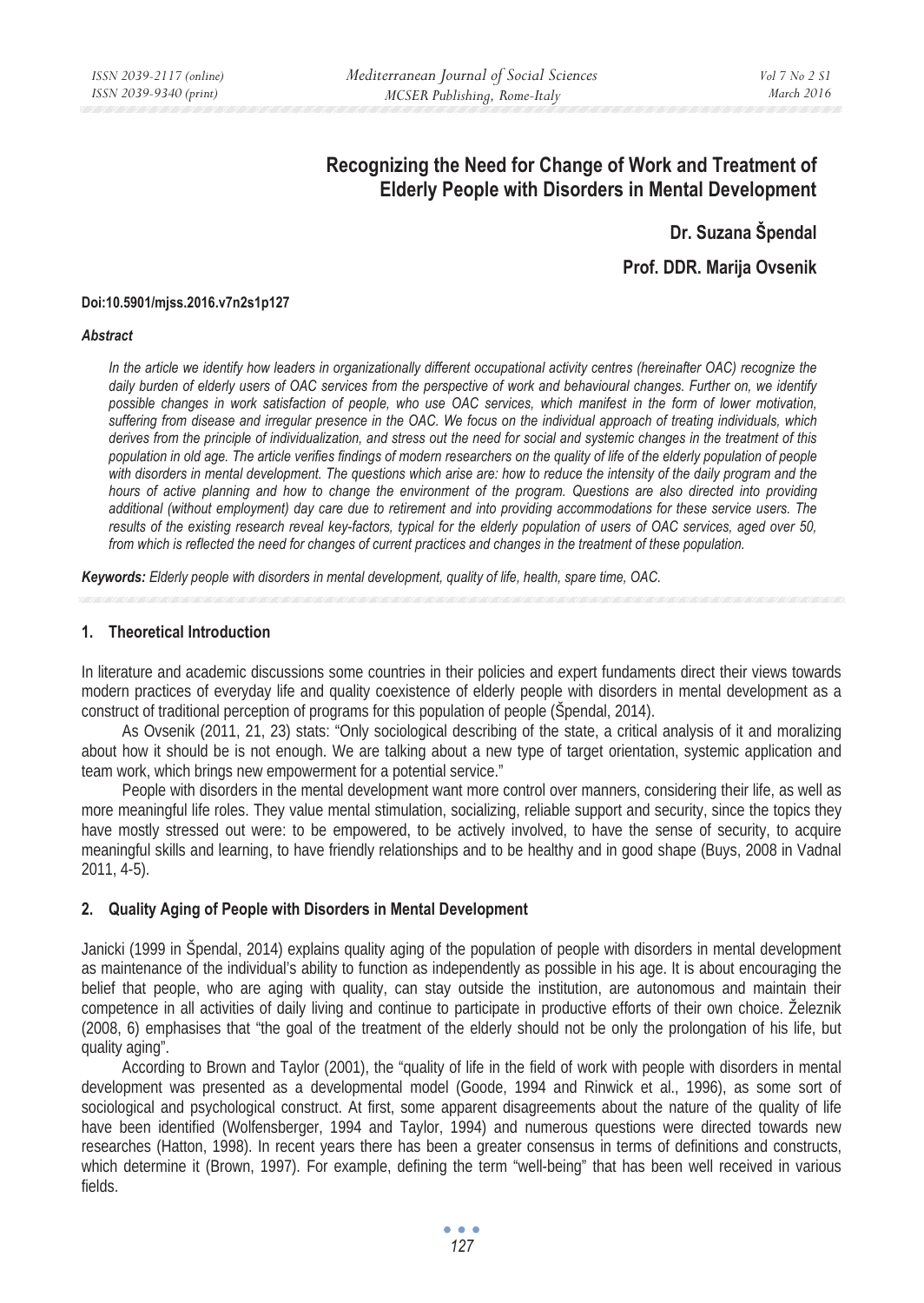Felce and Perry (1997) state five fields of well-being, namely physical, material well-being, social welfare, emotional and productive well-being."

## **3. Health and Changes of Elderly People with Disorders in Mental Development**

Health issues are common in old age of people with disorders in mental development. Common health issues in this population include incontinence, reduced mobility, loss of hearing, arthritis and cerebrovascular disease (Cooper, 1998). Durvasule and others (2002) find that this population faces more fatalities than the general population. The main causes of death are respiratory diseases; mostly occurring among individuals with severe disabilities.

The studies of Lifshitz (2004) find that lots of people with disorders in mental development from the sample have health issues, which started over the age of 40. Common diseases were diabetes and weight related problems, arising from their lifestyle, eating habits and diet in the institutions. Other health issues in this population were problems with teeth, vision and hearing loss.

Pajk (2013, 3-4) states that the issues of this people manifest as disturbance of attention, thinking and expression, orientation, recognition of individual objects and performance of different moves. Often, these deviations manifest in emotional responses like suspiciousness, confusion, and insomnia. They may also experience problems with movement, feeding and discharging, vision and hearing.

Smolej (1999, 102) explains that "specifics of individuals are such that they are almost impossible to be combined into groups. But for transparency reasons we can identify groups like users with Down syndrome, epilepsy, motor disorders, additional visual, hearing and speech impairments. There are also large differences between individuals in the group".

Among physical changes of people with disorders in mental development, Hrastar (2013, 24-25) recognizes grey hair growth, dry and wrinkled skin, stooped posture and a decline in physical strength. Hormonal changes occur with the occurrence of osteoporosis, prostate issues and increased blood pressure. Changes in metabolism lead to obesity. At the same time, other health issues start to appear, like cardio-vascular diseases, cancer, diabetes, epilepsy, thyroid diseases, hearing and visual impairments. Due to these changes, these people can no longer function at the previous pace, become tired more quickly and need more rest.

Elderly people with disorders in mental development have probably a 2- to 4-times higher level of psychological problems than the general population (Tor and Chiu, 2002). The reason for this is a high level of dementia (Cooper, 1997).

"Regular aging companions of people with disorders in mental development are mental changes. These occur as personality changes, signs of psycho-organic syndrome (mental deterioration – reduction of mental capacities), dementia, depression and even psychotic disorders" (Hrastar, 2013, 24-25).

In this context it is necessary to know the factors of aging and recognize the behaviour that can lead to regression in the fields of health, capabilities of the individual and satisfaction of his needs.

The term quality of life can be truly understood only in the context of the individual's life. It considers objective circumstances, subjective assessment of the circumstances and personal evaluation (Brown, 1997).

The needs, desires and expectations of people with disorders in mental development in old age are similar to those of other aging people; however, the discrimination of these people in life is doubled: as the population of people with disorders in mental development and as a population from the view of a healthy lifestyle, unequal possibilities and access to all goods, accessible to the remaining population, and unequal treatment regarding equality in the society (Špendal, 2014).

## **4. Individual Needs of Elderly People with Disorders in Mental Development and Planning of Services**

Summarized after the Australian Institute of health and welfare – AIHW (2002, 44-45), the needs of people with disorders in mental development are recognized as:

- biological (they include possible needs, like help in personal care, and deal with emotional deficiencies (e.g. reduction of visual acuity), with the reduction of physical fitness, muscle tone and strength, the reduction of mobility and the increase of the likelihood of physical disease);
- psychological, which include potential help or deal with personality issues (some people develop personal issues), motivation (due to the lack of stimulation), perceptive changes (the need to maintain an active mind) and personal control and choice (the need for a range of options);
- social (social needs include potential help with early retirement, planning, social networking and the role of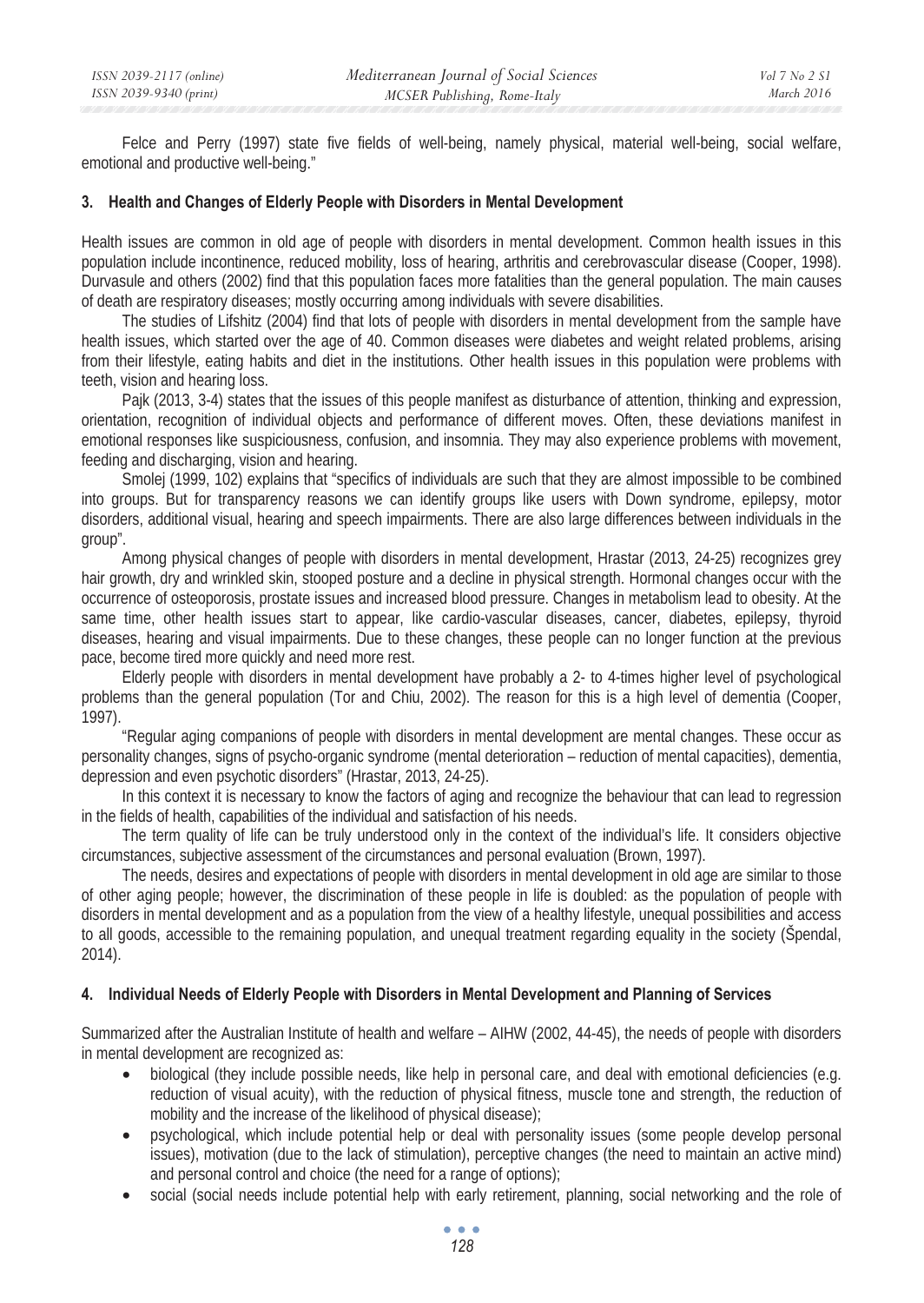| ISSN 2039-2117 (online) | Mediterranean Journal of Social Sciences | Vol 7 No 2 S1 |
|-------------------------|------------------------------------------|---------------|
| ISSN 2039-9340 (print)  | MCSER Publishing, Rome-Italy             | March 2016    |

changes – continuation with socializing) and social effects of biologic aging (need for transport and mobility).

In providing services to people with disorders in mental development it is necessary to originate from individual needs; this does not mean that their needs are totally satisfied, since these individuals would than become inactive and thus we would deny their right for respect (Bleeksma, 1999, 9).

According to Golob (2013, 11-12), it is very important, that a person with a disorder in mental development has access to necessary services of health care, specialist clinics, dentistry, physiotherapy, occupational therapy, speech pathology, psychology etc. Obstacles can often be money or a lack of knowledge about the needs and characteristics of people with disorders in mental development and alternative ways of communication and prejudice. Important services to ensure the physiological needs of these people are also service institutions in the field of health care, which carry out medical care, and social security services, who carry out domestic help services.

Satisfying psychological needs in people with disorders in mental development is more "comprehensive". It demands different profiles and competences of providers, which reach to very different fields of the individual's social and personal life and changes in the course of life" (Golob, 2013, 12-13).

The spare time plays an important role in the life of an adult person with disorders in mental development. Researchers state that with the inclusion of these individuals into spare time activities they can improve their prosperity (Špendal, 2014, 49).

Ashman and Suttie (1996) researched the social and cultural inclusion of 446 elderly people with disorders in mental development. All, except of those, who live with their families, have made to little use of social and recreational objects or travelling on their own. The authors suggested the need for training for greater autonomy in order to prepare them to be more active in the community.

Many of these individuals are accommodated in large institutions, mostly with poor options for their spare time. Bigby (1998) finds that a lot of the elderly, who were questioned were not satisfied with their spare time activities; the greatest obstacle for this is often a lack of trained personnel and finances. Even those individuals, who live in a community, can have issues.

The right to choose of people with disorders in mental development is directed towards originating from their true needs. It is necessary to pass from external help to self-help, develop a comprehensive partnership between the person with disorders in mental development and his peers, parents and teachers. It is important that people with disorders in mental development reach such rights in all life functions, which will satisfy their true needs, and reach true participation in the integration, not only physical integration, which will impose an unfair relation towards people with disorders in mental development (Lačen, 2001, 23-24).

In Great Britain and the US (Hogg and Moss 1993) and also in Australia started special early retirement, programs for aging people, but it was obvious that a lot of the elderly did not have a clue, what is retirement and what they can expect in this period of life. Ashman and others (1995) find that a lot of those, who visit OACs, for example have a hard time to think about retirement or decisions, which will be connected with their lives after they will stop visiting the workshops. Even in Slovenia, "we cannot formally talk about retirement of these people, like it is defined in the Act ZPIZ, but we can talk about the meaning, when they will no longer be obliged to go to work to the OACs, if any still go there. Some of the questioned users have still an unclear presentation about what retirement is and how to prepare for it, they know very little about the changes, related with it. Some are well aware that they are rewarded for their work and that this reward will decrease with their decreased capabilities to work. This causes them stress, since they do not know, what will happen, when they no longer have a job, when they retire" (Roželj and others, 2013, 17).

A lot of people with disorders in mental development stay in employment programs, when they exceed the generally acceptable retirement age of 65 years. For many among them retirement represents unknown and unwanted challenges, particularly for those, who are still employed. But it is interesting that a change in the employment status does not lead into despair or unhappiness those individuals, who have already retired (Ashman and others, 1995).

Questions about retirement and support in old age usually present concern about whether new or specialized programs need to be designed only for elderly people or for people with special needs of all ages or for elderly people in general (Bigby in Haveman, 2010).

One of the most prominent researchers of life and care for this population of people, Christine Bigby (2005), has in the research "Comparative Program Options for Aging People with Intellectual Disabilities« stressed out the importance of retirement and its suitability for people with disorders in mental development, since the majority of these individuals has attended daily activity programs the majority of their lives, due to which they have also been the object of many discussions. The author explains that the findings of this study can contribute to the ongoing discussion as well as point to needs for age-specific daily programs for elderly people with disorders in mental development in Australia and other countries. She stresses out that the daily program represents changeability of the program in terms of strategies for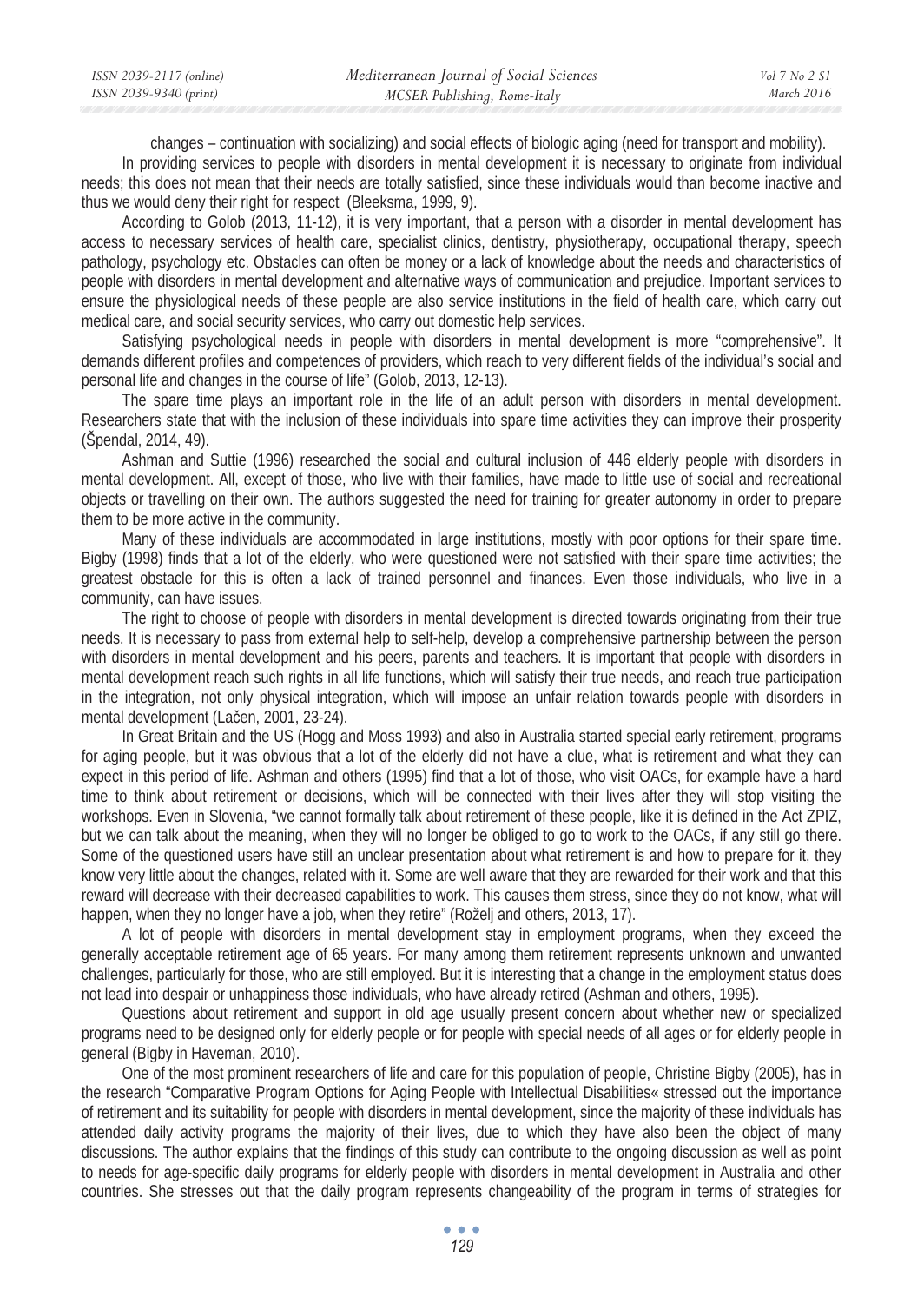| ISSN 2039-2117 (online) | Mediterranean Journal of Social Sciences | Vol 7 No 2 S1 |
|-------------------------|------------------------------------------|---------------|
| ISSN 2039-9340 (print)  | MCSER Publishing, Rome-Italy             | March 2016    |

reaching key-goals. She thinks that the structural regulation and programs of models can be less important than the micro operationalization of goals. Programs should not be evaluated based on documented goals or qualitative activities. In spite of vision, individually oriented planning, which shows how important it is that each individual has an activity that matters to him, is important.

Maybe more attention should be devoted to the development and evaluation of daily programs and more focus should be given to the execution of strategies instead of thinking about new program models for elderly people. "Without a critical attitude towards past and even current theories and approaches we can hardly expect an improved approach towards changes" (Ovsenik, 2011, 24).

# **5. Methodology**

In the article we research, whether there is a statistically significant difference between the leadership of organizationally different OACs regarding the recognition of needs for changes in working with an older population of service users, from three different aspects:

- 1. perception of changes in elderly users,
- 2. accepting of changes in the work with elderly users and
- 3. recognition of the need for individual, systematic planning of services separately for each individual.

The aims of the research were:

- 1. to show the needs of elderly people with disorders in mental development in Slovenian OACs;
	- research the theoretical and practical aspects of principles and forms of work with the elderly with disorders in mental development;
	- analyse forms of services for elderly people with disorders in mental development in the external environment;
	- critically study the regulative on the integration of individuals into OACs from the perspective of work and age restrictions;
	- to recognize the quantity and content of needs and possibilities for an accommodation of elderly people with disorders in mental development in old age (the question is how and in which way).
- 2. to show the characteristics of the organization of OACs and their leaders' inclination towards changes regarding:
	- the perception of changes in elderly OAC users (health and work related, motivational, cognitive openness); own perception of changes (emotional view) in working with this population; suggestions for changes (sociosystemic, organizational, methodical); perception of the need for individual treatment of users.

These leads into the verification of the hypotheses or to the questions, whether:

- the leadership in organizationally different OACs differently perceives changes in elderly users,
- the leadership in organizationally different OACs differently perceives changes for work with the elderly population and
- organizationally different OACs perceive the need for individual, systematic planning of services separately for each individual in the same way.

## **6. Sample**

The sample consists of a population of leaders of Slovenian OACs (100 %). The majority of the questioned are females (82 %), younger than 41 (41 %) or aged between 41 and 50 years (same ratio). More than a half has a college education, mostly from the field of special pedagogics and social work.

# **7. Data Collection**

We collected the data with the help of an online questionnaire, which was passed to all leaders in organizationally different OACs per email at the end of 2013. The questionnaire included all the questions directed to proposals regarding changes in the organization of the life of elderly people with disorders in mental development with consideration of organizationally different OACs in Slovenia.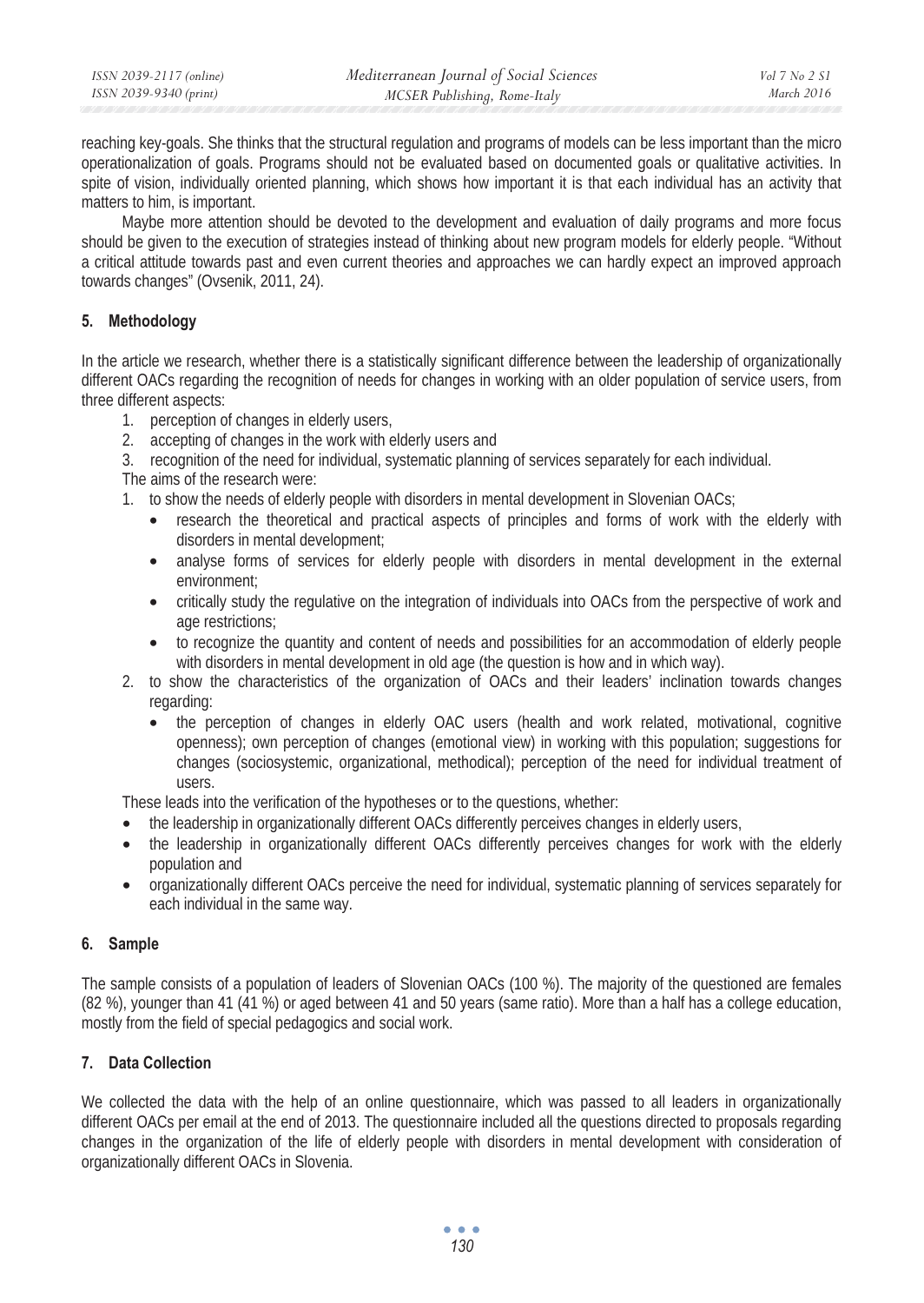## **8. Results**

We processed the answers with methods of quantitative analysis with the use of the statistical software SPSS 19.0 and graphically presented them with the help of MS Excel. The data were presented in tables and graphically. The analysis was prepared in more phases. Firstly, we prepared the variables (we excluded missing answers) and checked the normal distribution of answers. We used the descriptive statistical analysis for the description of variables in the sets "Position of the users of OAC services" and "Changes of current practices" in order to obtain insight into those fields representing better and less regulated areas of the status of users and the degree of inclination to change current practices. Since individual constructs were measured with more indicators, we than performed an exploratory factor analysis in order to determine the dimensionality of individual theoretically assumed constructs and form new factors, which were later subjected to a one-way anova analysis in order to verify the differences in individual periods between different groups of respondents.

# *8.1 "Position of the users of OAC services"*

"Position of the users of OAC services" refers to the general individual state of users, like the state of health and behaviour and changes, connected with their state.

We find that the lowest average value of agreement is reached with the statement "They quickly change work activities", which tends to indicate disagreement with the statement as agreement; while the highest value of agreement is reached with the statement "The feeling of security is very important for them".

The highest level of agreement exists with statements, which refer to work capabilities of individuals; the questioned therefore mostly agree that work capabilities are worsening. Further on, the middle levels of agreement exist with statements, referring to altered ways and forms of work with this population of people. The lowest level of agreement exists with the statements, referring to changes of the state of health and work activities.

The questioned mostly agree that after the termination of visitation of the OAC users are not institutionally included, but would need different work methods and a greater choice of activities, since there is a need for individual approach in providing help and for more consultations with professionals. In addition, these leaders expressed a relatively low or critical value for the statement that it is well taken care for the spare time of users.

The position of users is a three-factor construct. The first dimension of this construct refers to worsening of the state of health and physical and mental capabilities for work; we name this variable "Changes of the state of health and work capabilities". The next dimension of this construct refers to the need for an altered approach towards this population of users due to their certain characteristics; therefor the new variable is called "Need for additional motivation". The third dimension of this construct shows, that the construct "Position of users" is also defined by characteristics of users, which refer to their behaviour, the new variable is therefore called "Behavioural changes".

## *8.2 "Changes of current practices"*

This set of statements refers to the systematic regulation of the position of elderly users of OAC services. We find that the variables are normally distributed, with the exception of the variable "The transition from the OAC to a more appropriate individual form for these individuals needs to be planned gradually".

The lowest average value of agreement has the statement "There is not enough personnel for work with this population in this institution" and the highest the statement "The transition from the OAC to a more appropriate individual form for these individuals needs to be planned gradually".

The highest level of agreement shows exists with statements, which refer to individual treatment of users, and the lowest with those, referring to systemic changes. The questioned expressed the lowest agreement with the statement about insufficient professionals and inadequacy of the legislation. The questioned mostly agree that services should be directed towards users, but they even more agree that it is necessary to originate from individual programs of inclusion and gradually plan the transition from OACs. Even changes in the organization of work are necessary.

"Changes of current practices" is a two-factor set. The first dimension points to systemic changes and changes in the organization, which well defines our concept, therefore we call the new factor "Changed of current practices". It turns out that this set has another dimension, which refers to the approach towards this population of users. This dimension is defined with two statements, which we can combine into one factor, which we call "Individual treatment approach".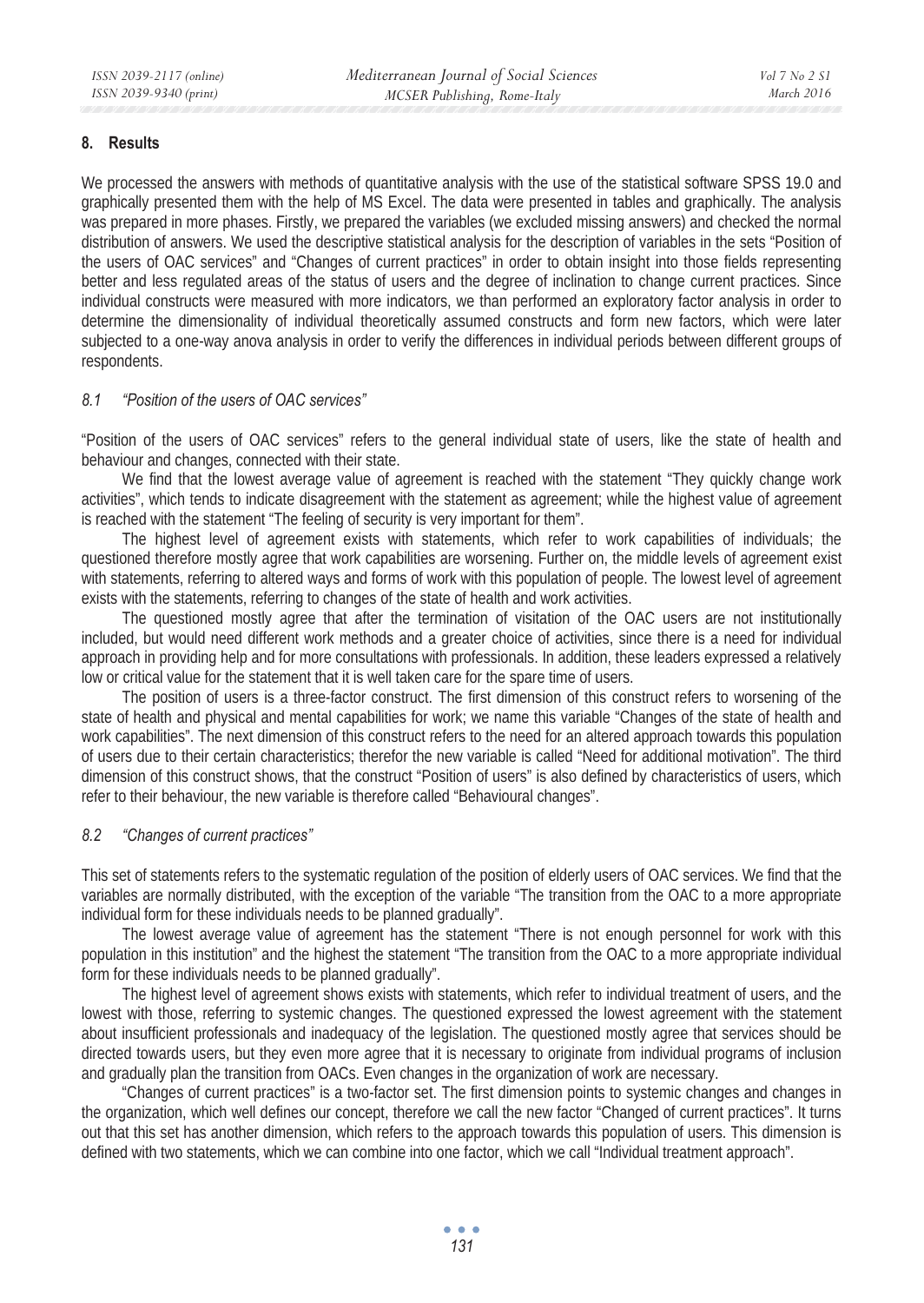## *8.2.1 »Perception of changes«*

Regarding the average value of all variables measuring the perception of changes in users, we can say that changes mostly percept OACs with concession, a little less OACs as units of social welfare institutions and the least independent OACs, but the difference is not statistically significant.

Statistically significant differences manifested in the statements "Are increasingly becoming ill" and "More often need health assistance", which means that this kind of (health) changes are mostly recognized by OACs with concession than OACs as units of the social welfare institutions and in a significantly lesser extent this applies to independent OACs.

# *8.2.2 »Embracing change«*

The common average value of variables of the set "Embracing changes" shows that OACs as units of the social welfare institutions are mostly prone to changes in the work with elderly users, followed by OACs with concession (3,77) and finally by independent OACs, where the differences are not statistically significant.

Statistically significant differences are also seen with the statements "Often manifests a need for different methods of work with these population of people" and "They need more options regarding inclusion into everyday activities", which points to the fact that OACs as units of social welfare institutions significantly more recognize the need for changes of the methods of work with this population and that this population needs more options regarding inclusion into everyday activities than OACs with concession and even more than independent OACs.

# *8.2.3 »Recognition of the need for individual, systematic planning of services separately for each individual«*

The field of recognizing the needs for individual, systematic planning of services separately for each individual was measured with two variables, but we checked, whether there are statistically significant differences in recognizing these needs among OACs concerning their organizational structure.

Concerning their organizational structure, OACs similarly recognize the needs for individual, systematic planning of services. OACs as units of social welfare institutions and OACs with concession however mostly recognize these needs, while the level of recognition among independent OACs is somewhat lower, but these differences are not statistically significant.

# **9. The Interrelation of Factors from the Field of the Position of Elderly Users and Changes of Current Practises**

In checking the interrelation among factors we were mostly interested in the connection between the factors "Need for additional motivation" and "Changes of current practices", since we thought that the higher the perception of the need for additional motivation for elderly users, the greater will be the devotion to changes of current practices in working with these users and vice versa. The theoretical origins state the perception of different health indications, which in people with disorders in mental development manifest as different forms of behavioural change, which consequently demands appropriate reactions, reflected in good professional training of the personnel, methodical knowledge, appropriate communicational patterns and types of motivation for work with elderly people in the OAC. The awareness about the later directs into proper expert, personnel, legislative and systemic solutions or changes of current practices at the national level.

We find that with all interrelations of factors exists less than 1 or 5% of risk, when we claim that the factors are statistically significantly connected. The strongest connection is between the factors "Changes of current practices" and "Behavioural changes" and the factors "Changes of current practices" and "The need for additional motivation", where we evaluate the connections as very strong or strong. The connections mean that the more behavioural changes are perceived by users, the greater is the need for changes of current practices and that the greater the need for additional motivation in work with this population of users, the greater the need for changes of current practices. A medium strong connection is between the factors "The need for additional motivation" and "Behavioural changes". The factor "Changes of the state of health and capabilities" has also a medium strong connection with the remaining factors: "The need for additional motivation", "Behavioural changes" and "Changes of current practices". The factor "Orientation on individual needs" is less connected with other factors, but his connection is still high concerning the connection with the factor "Behavioural changes" and also with the factors "Changes of current practices" and "The need for additional motivation". Slightly weaker connection is detected between the pair of factors "Changes of the state of health and capabilities" and "Orientation on individual needs", where the risk for disconnectedness is also greater.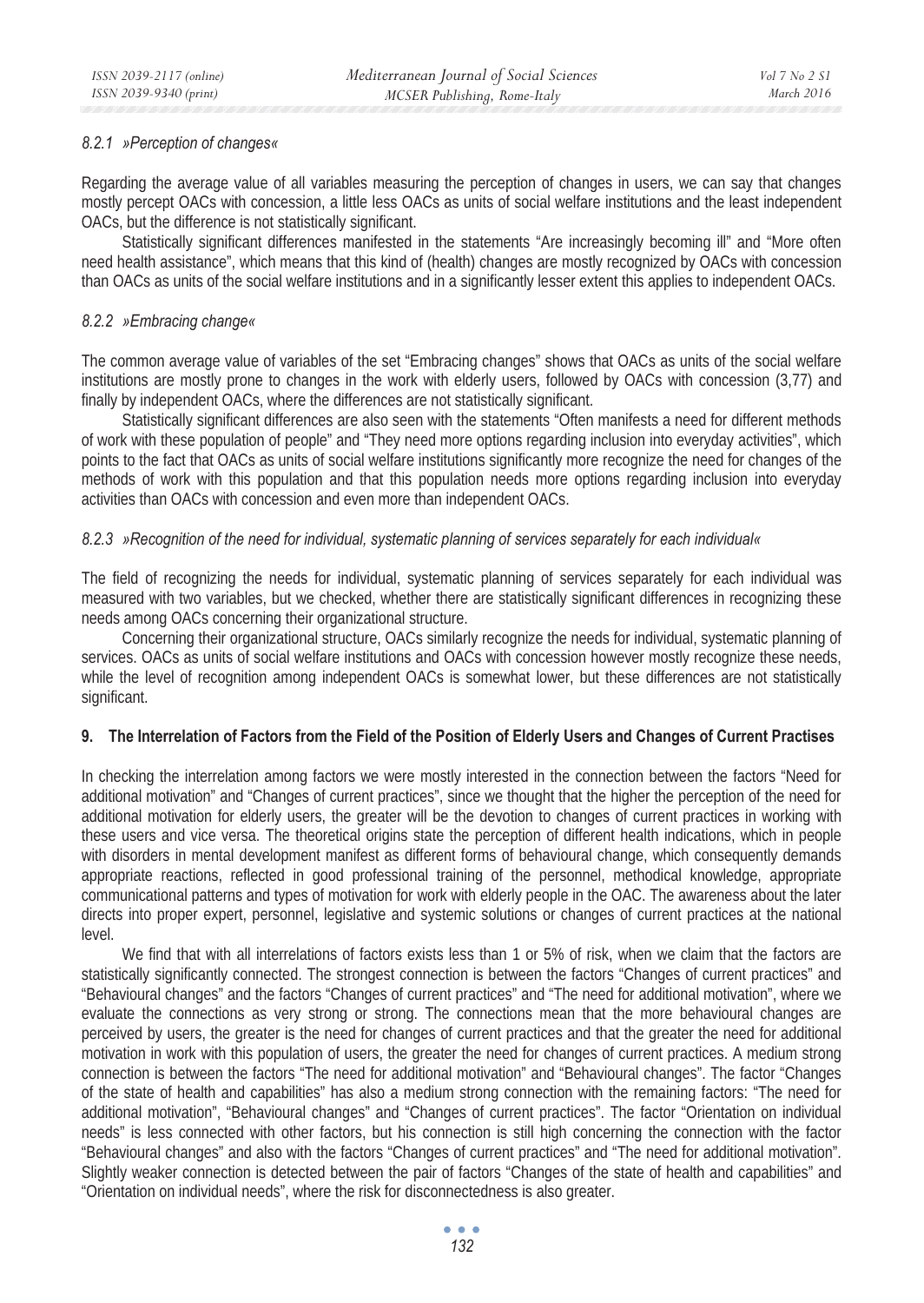All connections are thus statistically significant at the level p < 0.01, with exception of the connection of the pair of factors "Changes of the state of health and capabilities" and "Orientation on individual needs", where the connection is statistically significant at the level p < 0.05.

All connections are also positive, meaning that if we increase the value of one, the value of the other variable in the pair will also increase.

Since we particularly focused (in checking the impacts) on the connection of factors of identification "The need for additional motivation" and "Embracing changes of current practices", let us summarize that the mentioned connection is a strong positive one, which confirms the hypothesis that elderly people with disorders in mental development need changes of current practices, which can be achieved with different types of work in OACs and thus impact greater motivation in everyday activities.

## **10. Conclusion**

Based on existing theories and findings of researchers, who study the quality of life of elderly people with disorders in mental development, like Bigby (2010), Brown (2001) and others, we identify important parallels, which explain and confirm the importance of independent and autonomous life of this population of people in the environment and the social network, which is friendly, well known to them and enriched in a way that enables their full participation in society.

The results of the research show that OAC leaders perceive the position of people with disorders in mental development in following ways:

- work capabilities of this group of users are worsening;
- visible are needs for altered ways and forms of work with this population of people;
- leaders least agree with statements concerning changes of the state of health and work activities of this group of users;
- they agree that after the termination of visitation of OACs users are not institutionally included, but that they would need other work methods and a greater selection of activities, since there is the need for an individual approach in providing help and for more consultations with professionals;
- they expressed a relatively low or critical value of agreement with the statement that it is well taken care of the spare time of users.

Changes in users are mostly perceived by OACs with concession, followed by OACs as units of social welfare institutions and the least by independent OACs, but the difference is not statistically significant.

Further, the results of the research show that leaders mostly agree with statements referring to individual treatment of users, and less agree with those, referring to systemic changes. They agree at least with the statement about insufficient number of personnel and about inadequate legislation. They agree that services should be directed more towards users and even more agree that we need to originate from individual programs of inclusion and gradually plan the transition from the OAC. They state that changes in the organization of work are also needed.

The most prone to embrace changes in the work with elderly users are OACs as units of social welfare institutions, a little led OACs with concession and at least independent OACs, whereas the differences are not statistically important.

Concerning their organizational structure, OACs similarly recognize the needs for individual, systemic planning of services. The differences are not statistically significant. We find that the strongest connection among factors from the field of the position of elderly users and change of current practices is between the factors "Changes of current practices" and "Behavioural changes" and between the factors "Changes of current practices" and "Need for additional motivations", where we evaluate the connections as very strong or strong.

We find there truly are differences between organizationally different OACs concerning their recognition of needs for changes for work with the elderly population of service users, but that they are not statistically significant. Changes are mostly perceived by OACs with concession and OACs as units of social welfare institutions, but at least by independent OACs. Statistically significant differences manifest in variables concerning changes in the state of health of users, which are mostly perceived by OACs with concession and at least by independent OACs, and also in variables concerning the perception of needs for change in the treatment of these users, which is the most significant for OACs as units of social welfare institutions and at least for independent OACs.

The findings of the conducted research in this article direct towards questions about employee motivation in such institutions as the main criterion of possible aspects of changes of current practices in this field of work and on the other side towards questions about the awareness of the needs for altered behaviour and heath indication in this population of people, which necessarily leads to a change of current practices. This is a paradoxical finding, which necessarily demands changes at the systemic level.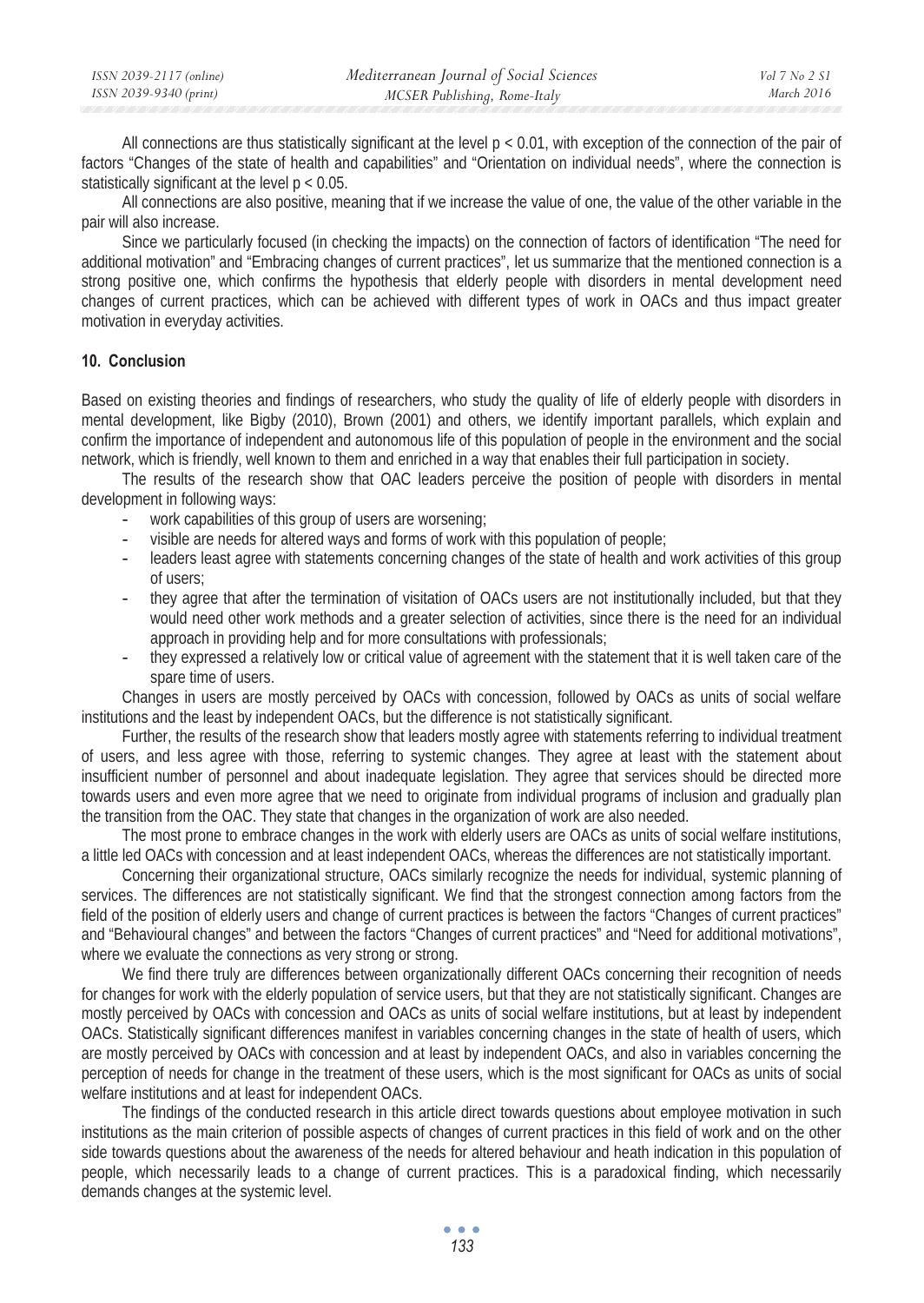#### **References**

- Australian Institute of Health and Welfare. 2002. *Unmet demand for disability services.* Disability Data Briefing 22. Canberra: Australian Institute of Health and Welfare.
- Ashman, Adrian F., Suttie, Janene and Bramley, Janny. 1995. Employment, retirement and elderly persons with developmental disabilities. *Journal of Intellectual Disability Research* 39 (2): 107-115.
- Ashman, Adrian F. and Suttie, Janene N. 1996. Social and community involvement of older Australians with intellectual disabilities. *Journal of Intellectual Disability Research* 40 (2): 120-129.
- Bigby, Christine. 1998. Parental Substitutes? The Roleof Siblings in the Lives of Older People with Intellectual Disability. *Yournal of Gerontological Social Work* 29 (1): 3-21.
- --- 2005. Comparative Program Options for Aging People with Intellectual Disabilities. *Journal of Policy and Practise in Intellectual Disabilities* 2 (2): 75-85.
- Bigby, Christine and Haveman, Milles. 2010. Aging ... A Continuing Challenge. *Journal of Policy and Practice in Intellectual Disabilities* 7  $(1): 1-2.$

Bleeksma, Marjan. 1999. *Aging with a disorder in mental development.* Ljubljana: Sožitje – The association of Slovenian societies to assist mentally disabled people.

Brown, Roy I. 1997. *Quality of Life for People with Disabilities: Models, Research and Practice*. Cheltenham: Stanley Thornes.

- Brown Roy, Taylor, Janet and Matthews, Brian. 2001. Quality of life Ageing and Down syndrome. *Down Syndrome Research and Practice*, 6 (3); 111-116.
- Buys, Laurie. 2008. Issues of active ageing: Perceptions of older people with lifelong intellectual disability. *Australian Journal of Ageing* 27 (2): 67-71.
- Cooper, Margaret 1998. Sharpening the focus on ageing and long term physical disability. *Australian Yournal of Primary Health Care Interchange* 4: 87-92.
- Cooper, Sally Ann. 1997. Deficient health and social services for elderly people with learning disabilities. *Journal of Intellectual Disability Research* 41 (4): 331-338.
- Durvasule, Seeta, Beange, Helen and Baker, Wesley. 2002. Mortality of people with intellectual disability in northern Sydney. *Yournal of intellectual and Developmental Disability* 27: 255-264.
- Felce, David and Perry, Jonathan. 1997. Quality of life: the scope of the term and its breadth of measurement. v *Quality of Life for People with Disabilities: Models, Research and Practice*, ed. Roy I. Brown, 56-71. Cheltenham: Stanley Thornes.
- Golob, Alenka. 2013. Recognizing the needs for servicing in aging people with a disorder in mental development. *Naš zbornik* 46 (4): 9- 14.

Goode, D. A. (ed.). (1994). *Quality of Life for Persons with Disabilities: International Perspectives and Issues*. Cambridge, MA: Brookline.

- Hatton, Chris. 1998. Whose quality of life is it anyway?: Some problems with the emerging quality of life consensus. *Mental Retardation*, 36, 104-115.
- Hogg, James and Moss, Steve. 1993. Characteristics of older people with intellectual disabilities in England. *International Review of Research in Mental Retardation* 19: 71-96.
- Hrastar, Franci. 2013. Aging of people with special needs. *Naš zbornik* 46 (4): 24-25.
- Janicki, Matthew. 1999. Public policy and service design. V *Aging rights, and quality of life*, ed. Stanley Herr in Germain Weber, 289. Baltimore: Brookes Publishing Co.
- Laþen, Marijan. 2001a. Adulthood of a person with a disorder in mental development*.* Ljubljana: The association of Slovenian societies to assist mentally disabled people.
- Lifshitz, Hefziba. 2004. Ageing among persons with intellectual disability in Israel in relation to type of residence, age, and etiology. *Research in Developmental Disabilities* 25: 193-205.
- Ovsenik, Marija. 2011. Social gero(?)ntology: the response time changes. In The collection of the I. scientific symposium of Slovenian physiotherapists, ed. Friderika Kresal, 19-33. Ljubljana: The Slovenian Association of Physiotherapists**.**
- Pajk, Darja. 2013. Problems sneak in slowly and seamlessly. *Naš zbornik* 46 (4): 3-8.
- Renwick, Rebecca, Brown, I. and Nagler, M. (1996). *Quality of Life in Health Promotion and Rehabilitation: Conceptual Approaches, Issues and Applications*. Thousand Oaks, CA: Sage.
- Rožej, Simona, Plesec, Ivan and Fužir, Saša. 2013. Retirement of people with disorders in mental development. *Naš zbornik* 46 (4): 16- 19.
- Smolej, Pavle. 1999. Disabled people and aging. In *The collection of lectures Aging of people with disorders in mental and physical*  development, ed. Cveto Uršič and Anton Zupan, 101-105. Ljubljana: The Institute of RS for rehabilitation and The Association of disabled workers of Slovenia.
- Špendal, Suzana. 2014. Factors, which impact changes and the formation of a model for working with elderly people with special needs in Occupational activity centres (doctoral dissertation). Maribor: Alma Mater Europaea, European centre Maribor.
- Wolfensberger, Wolf. 1994. Let's hang up 'Quality of Life' as a hopeless term. In D. Goode (ed.). *Quality of Life for Persons with Disabilities: International Perspectives and Issues*. Cambridge, MA: Brookline.
- Taylor, S. J. 1994. In support of research on quality of life, but against QOL. In D. Goode (Ed.) *Quality of Life for Persons with Disabilities: International Perspectives and Issues*. Cambridge, MA: Brookline.
- Tor, Janny and Chiu, Edmont. 2002. The elderly with intellectual disability and mental disorder: A challenge for old age psychiatry.